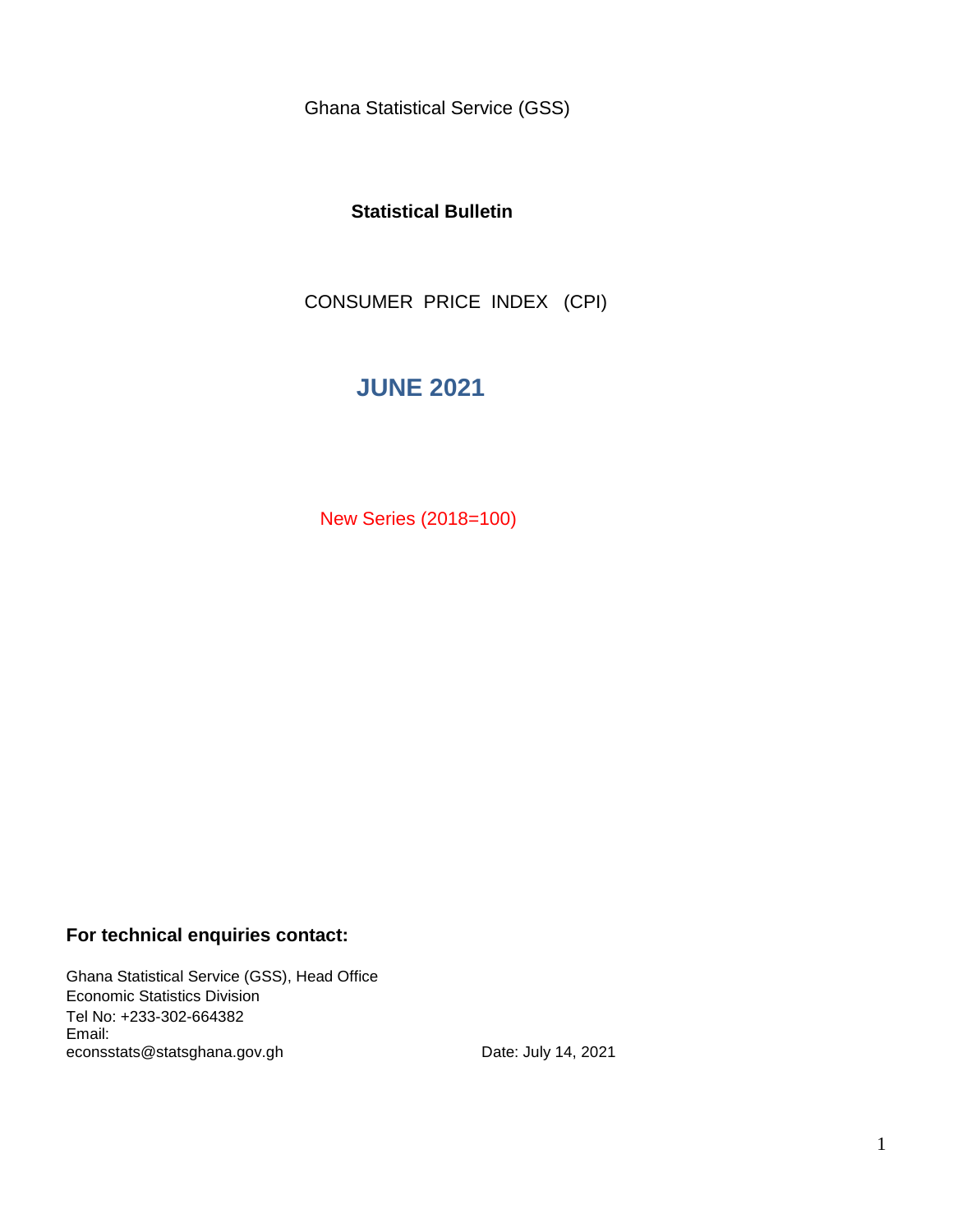Consumer Price Index (CPI) for JUNE 2021

| <b>CONTENTS</b>                                                | $\mathbf{2}$ |
|----------------------------------------------------------------|--------------|
|                                                                |              |
| Highlights for June 2021                                       | 3            |
| <b>Tables</b>                                                  | 5            |
| Table 1: Consumer Price Index, August 2019 to June 2021        | 5            |
| Table 2: Food and non-food inflation, August 2019 to June 2021 | 6            |
| Table 3: Non-Food Inflation by COICOP* major groups, June 2021 | 7            |
| Table 4: Food* Inflation by subgroups, June 2021               | 8            |
| Table 5: Regional CPI, June 2021                               | 9            |
| Table 6: Regional CPI and change rates, June 2021              | 10           |

Note:

 More detailed time series data are contained in the CPI User's guide on the GSS website (www.statsghana.gov.gh)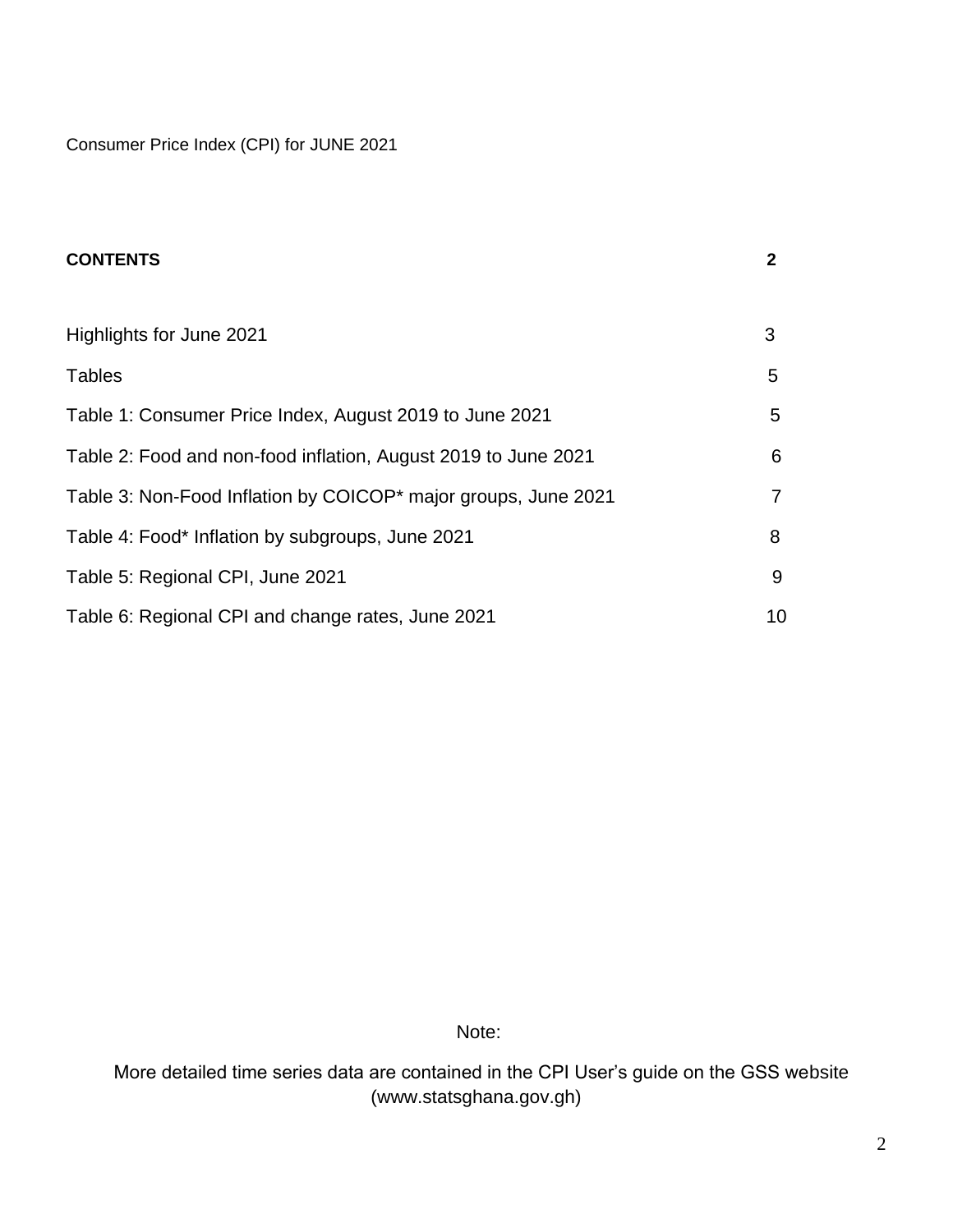# HIGHLIGHTS JUNE 2021- New Series

# Inflation rate for JUNE 2021 is 7.8%

The Combined Consumer Price Index (CPI) measures the change over time in the general price level of goods and services that households acquire for the purpose of consumption, with reference to the price level in 2018, the base year, which has an index of 100.

The year-on-year inflation rate as measured by the CPI was 7.8 percent in June 2021. (Figure 1). This rate of inflation for June 2021 is the percentage change in the Consumer Price Index (CPI) over the twelve-month period, from June 2020 to June 2021. The monthly change rate for June 2021 is 1.3 percent.



## Food and Non-food inflation for June 2021

The Food and Non-alcoholic beverages recorded a year-on-year inflation rate of 7.3 % for June 2021.

The Non-Food group recorded a year-on-year inflation rate of 8.2 percent in June 2021.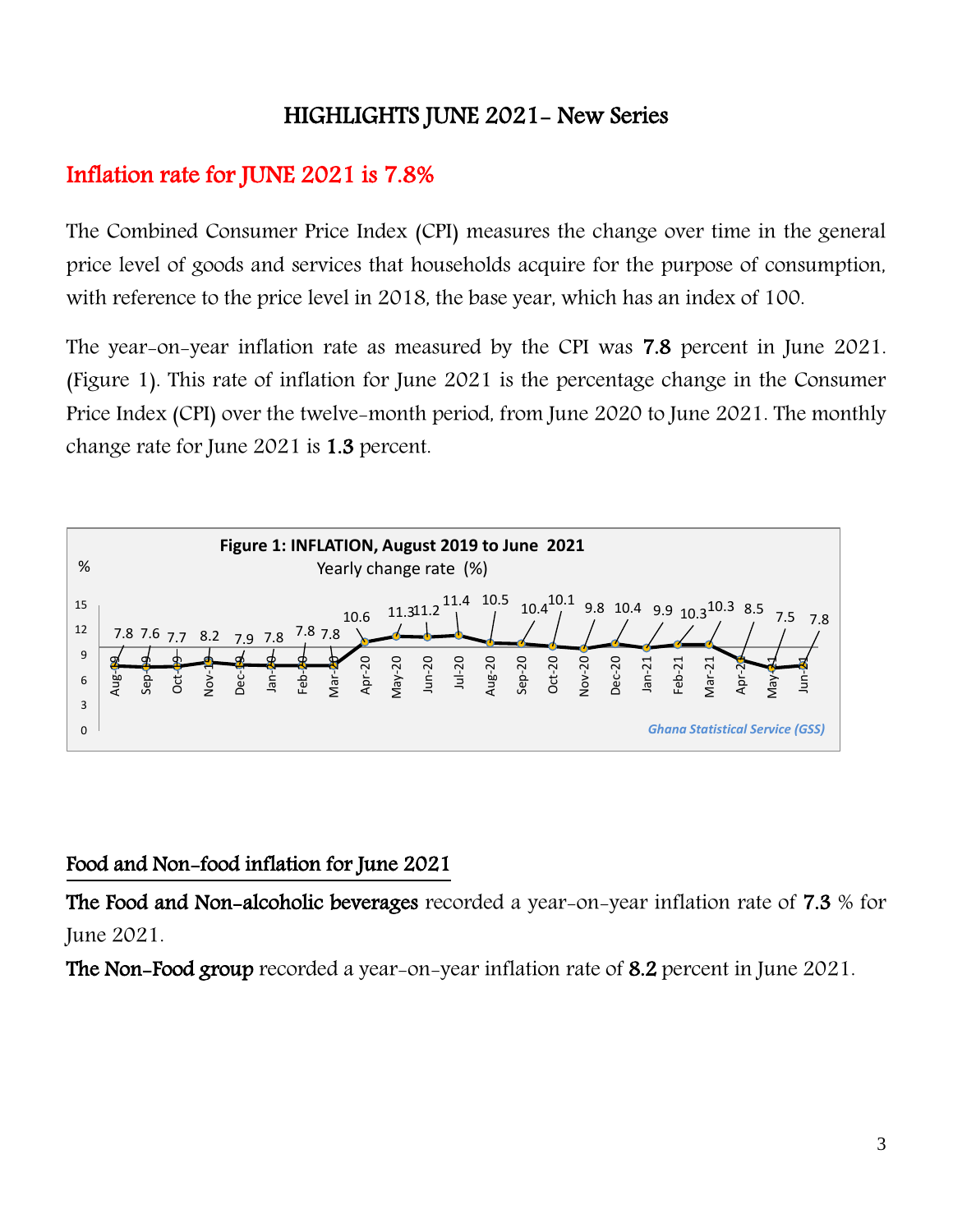## Regional differentials

At the regional level, the year-on-year inflation rate ranged from 1.1 percent in the Western Region to 12.5 percent in the Greater Accra Region. Three regions recorded inflation rates above the national average of 7.8%.

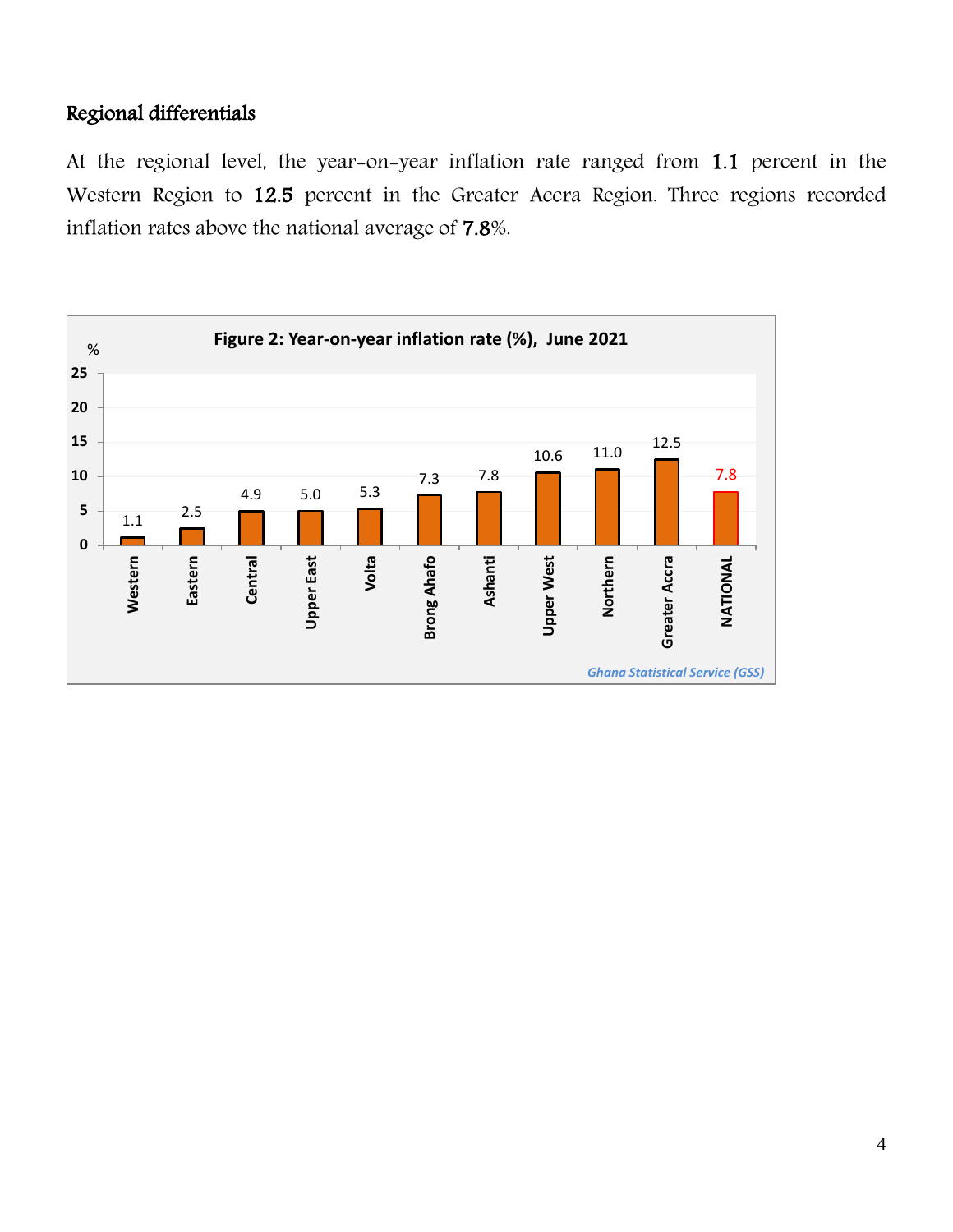|                                                                                         |                    |                                           | Change rate (%)           |
|-----------------------------------------------------------------------------------------|--------------------|-------------------------------------------|---------------------------|
| Year / Month                                                                            | Index $2018 = 100$ | Monthly (m/m)                             | $\overline{Y}$ early(y/y) |
|                                                                                         |                    |                                           |                           |
| Aug-19                                                                                  | 108.7              | 0.0                                       | 7.8                       |
| Sep-19                                                                                  | 108.6              | $-0.1$                                    | 7.6                       |
| Oct-19                                                                                  | 109.0              | 0.4                                       | 7.7                       |
| <b>Nov-19</b>                                                                           | 109.7              | 0.7                                       | 8.2                       |
| Dec-19                                                                                  | 110.0              | 0.3                                       | 7.9                       |
| <b>Jan-20</b>                                                                           | 111.6              | 1.4                                       | 7.8                       |
| Feb-20                                                                                  | 112.1              | 0.4                                       | 7.8                       |
| Mar-20                                                                                  | 113.0              | 0.8                                       | 7.8                       |
| Apr-20                                                                                  | 116.6              | 3.2                                       | 10.6                      |
| May-20                                                                                  | 118.6              | 1.7                                       | 11.3                      |
| <b>Jun-20</b>                                                                           | 119.8              | 1.0                                       | 11.2                      |
| <b>Jul-20</b>                                                                           | 120.5              | 0.5                                       | 11.4                      |
| Aug-20                                                                                  | 120.0              | $-0.4$                                    | 10.5                      |
| Sep-20                                                                                  | 119.8              | $-0.2$                                    | 10.4                      |
| Oct-20                                                                                  | 120.1              | 0.2                                       | 10.1                      |
| <b>Nov-20</b>                                                                           | 120.4              | 0.3                                       | 9.8                       |
| Dec-20                                                                                  | 121.5              | 0.9                                       | 10.4                      |
| $Jan-21$                                                                                | 122.7              | 0.9                                       | 9.9                       |
| Feb-21                                                                                  | 123.6              | 0.8                                       | 10.3                      |
| Mar-21                                                                                  | 124.7              | 0.9                                       | 10.3                      |
| Apr-21                                                                                  | 126.6              | 1.5                                       | 8.5                       |
| May-21                                                                                  | 127.6              | 0.8                                       | 7.5                       |
| <b>Jun-21</b>                                                                           | 129.19             | 1.30                                      | 7.8                       |
| Figure 3: INFLATION, August 2019 to June 2021<br>Yearly change rate (%)<br>$\%$<br>10.6 |                    |                                           |                           |
| 10<br>8.2 7.9 7.8 7.8 7.8<br>7.8 7.6 7.7<br>8                                           |                    | $10.5$ 10.4 10.1 9.8 $10.4$ 9.9 10.3 10.3 | 8.5<br>$7.5$ 7.8          |

**Table 1: Consumer Price Index, August 2019 to June 2021**

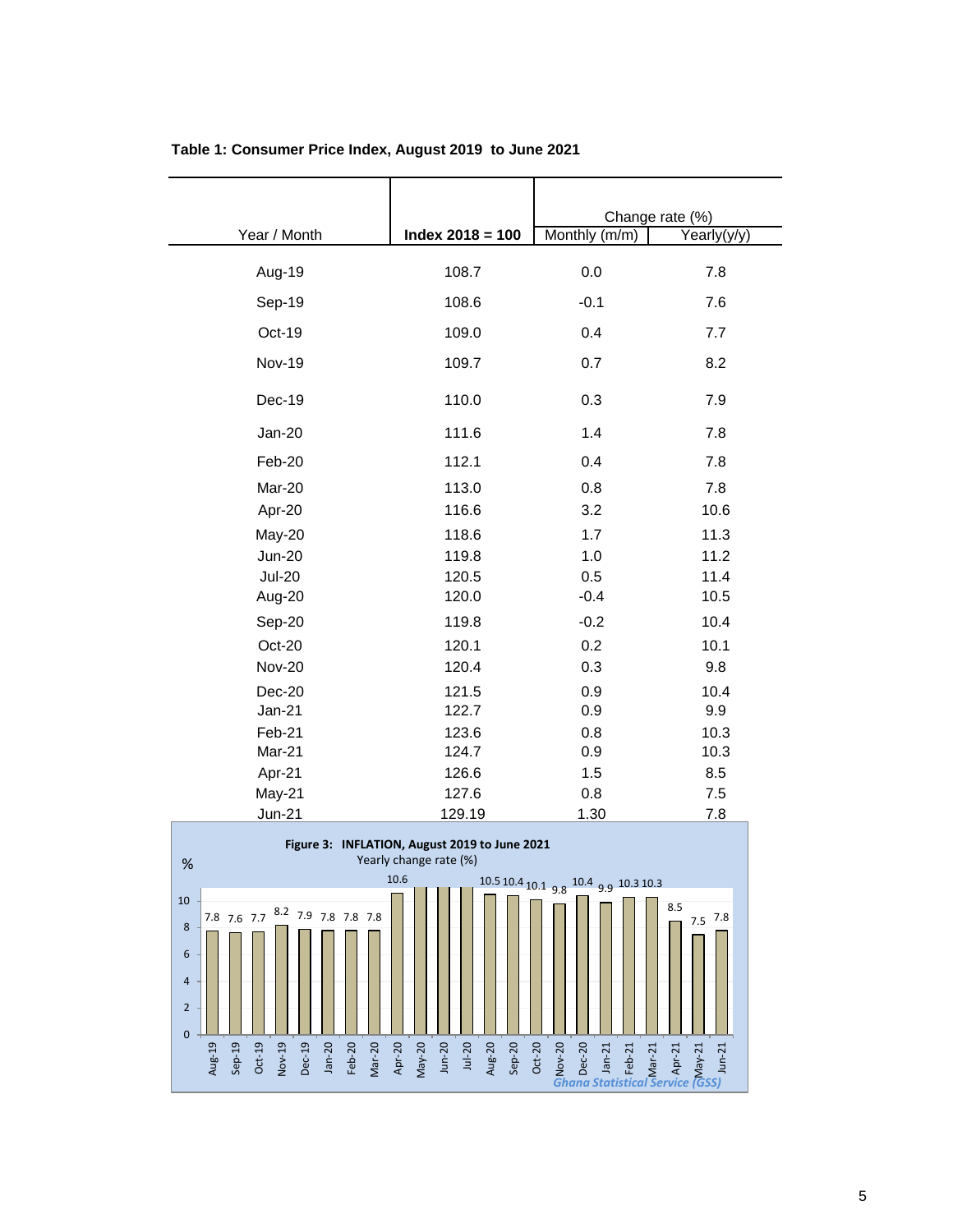|               | Year-on-year inflation (%)           |          |                                |
|---------------|--------------------------------------|----------|--------------------------------|
| Year / Month  | Food and non-<br>alcoholic beverages | Non-food | Combined Food and non-<br>food |
| Aug-19        | 8.2                                  | 7.4      | 7.8                            |
|               |                                      |          |                                |
| Sep-19        | 8.5                                  | 7.0      | 7.6                            |
| Oct-19        | 7.0                                  | 8.2      | 7.7                            |
| <b>Nov-19</b> | 8.4                                  | 8.0      | 8.2                            |
| Dec-19        | 7.2                                  | 8.5      | 7.9                            |
| <b>Jan-20</b> | 7.8                                  | 7.9      | 7.8                            |
| Feb-20        | 7.9                                  | 7.7      | 7.8                            |
| Mar-20        | 8.4                                  | 7.4      | 7.8                            |
| Apr-20        | 14.4                                 | 7.7      | 10.6                           |
| May-20        | 15.1                                 | 8.4      | 11.3                           |
| <b>Jun-20</b> | 13.8                                 | 9.2      | 11.2                           |
| <b>Jul-20</b> | 13.7                                 | 9.7      | 11.4                           |
| Aug-20        | 11.4                                 | 9.9      | 10.5                           |
| Sep-20        | 11.2                                 | 9.8      | 10.4                           |
| Oct-20        | 12.6                                 | 8.3      | 10.1                           |
| <b>Nov-20</b> | 11.7                                 | 8.3      | 9.8                            |
| Dec-20        | 14.1                                 | 7.7      | 10.4                           |
| Jan-21        | 12.8                                 | 7.7      | 9.9                            |
| Feb-21        | 12.3                                 | 8.8      | 10.3                           |
| Mar-21        | 10.8                                 | 10.0     | 10.3                           |
| Apr-21        | 6.5                                  | 10.2     | 8.5                            |
| May-21        | 5.4                                  | 9.2      | 7.5                            |
| <b>Jun-21</b> | 7.3                                  | 8.2      | 7.8                            |

**Table 2: Consumer Price Index, August 2019 to June 2021**

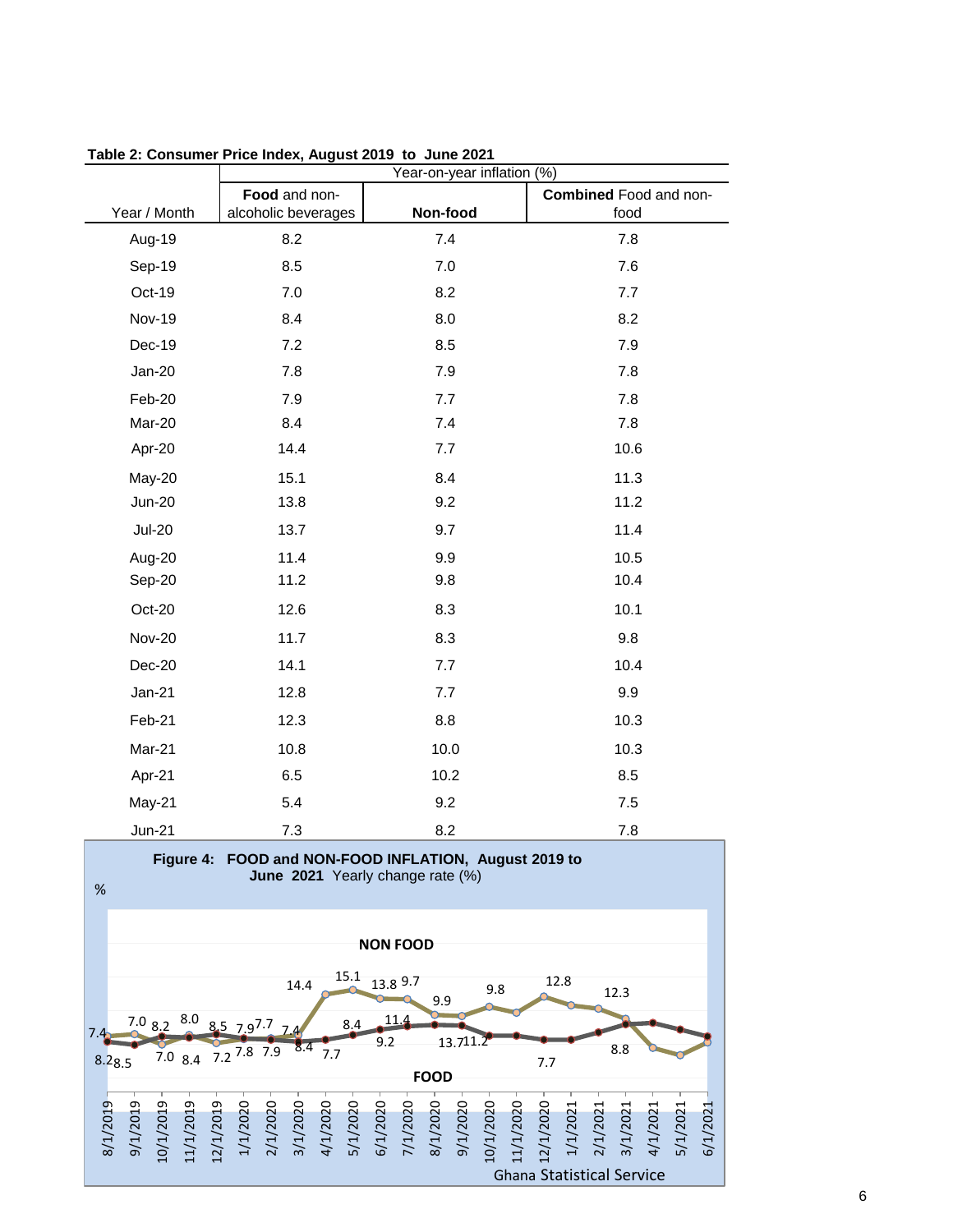|                                                                                                                 |        |                | Change rate (%) |        |
|-----------------------------------------------------------------------------------------------------------------|--------|----------------|-----------------|--------|
| item (COICOP classification)                                                                                    | Weight | Index 2018=100 | Monthly         | Yearly |
| Non-food Inflation rate                                                                                         | 56.9   | 127.06         | 0.82            | 8.2    |
| Alcoholic Beverages, Tobacco & Narcotics                                                                        | 3.7    | 130.08         | 0.19            | 6.5    |
| Clothing and footwear                                                                                           | 8.1    | 121.64         | 0.23            | 6.0    |
| Housing, water, electricity, gas and other fuels                                                                | 10.2   | 153.36         | 0.34            | 14.2   |
| Furnishings, household equipment and routine househ                                                             | 3.2    | 115.53         | 0.58            | 4.7    |
| Health                                                                                                          | 0.7    | 120.00         | 0.09            | 6.0    |
| Transport                                                                                                       | 10.1   | 133.12         | 3.13            | 13.4   |
| Information and communication                                                                                   | 3.6    | 113.68         | 0.25            | 4.9    |
| Recreation, sport and culture                                                                                   | 3.5    | 116.12         | 0.02            | 3.6    |
| <b>Education services</b>                                                                                       | 6.5    | 108.95         | 0.04            | 0.9    |
| Restaurants and accommodation services                                                                          | 4.6    | 115.74         | 0.65            | 4.8    |
| Insurance and financial services                                                                                | 0.2    | 109.81         | 0.00            | 5.5    |
| Personal care, social protection and miscellaneous god<br>* Classification of Individual Consumption by Purpose | 2.4    | 117.87         | 0.47            | 4.5    |

#### **Table 3 : Consumer Price Index, August 2019 to June 2021**

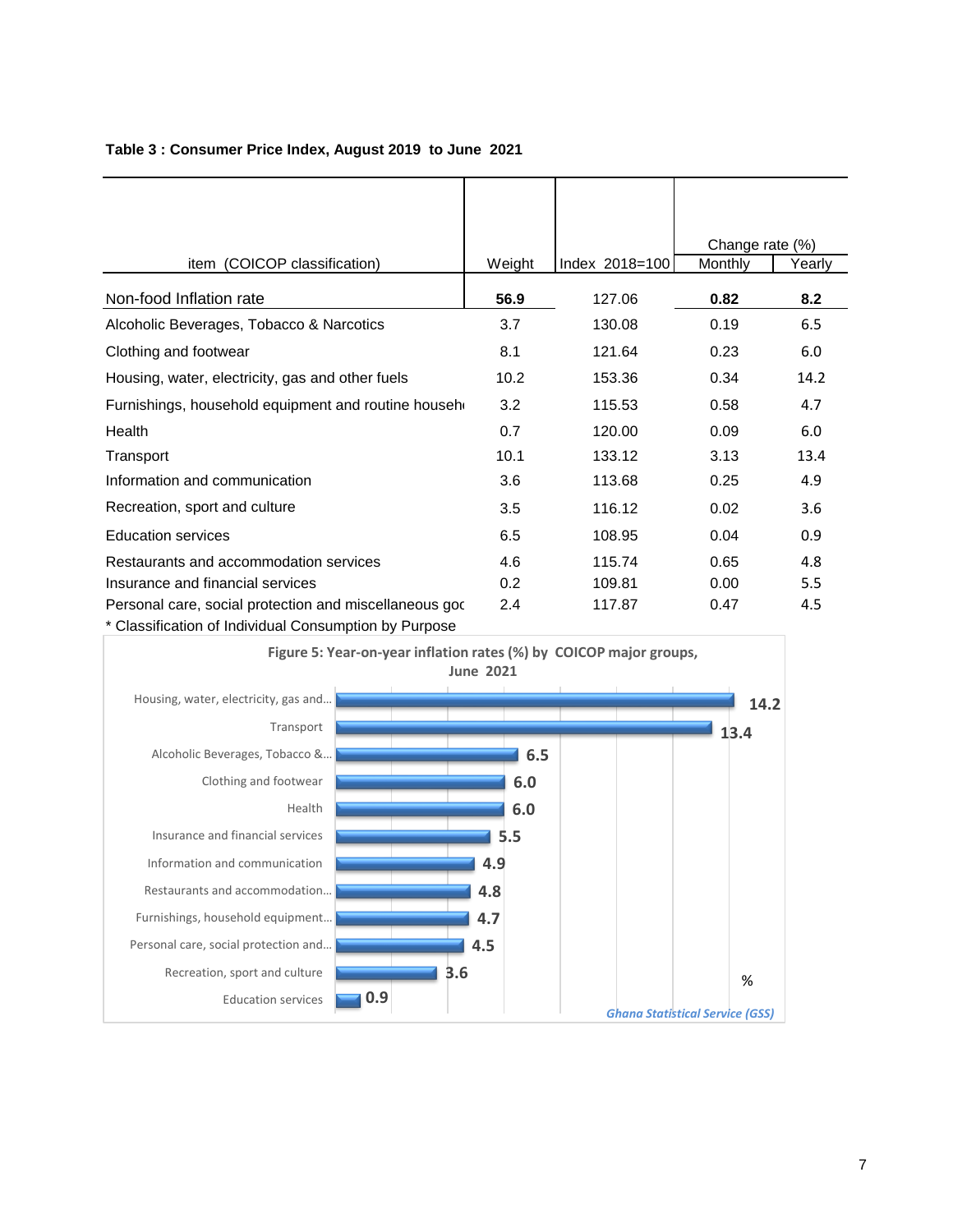|                                                        |        | Index        | Change rate (%) |        |
|--------------------------------------------------------|--------|--------------|-----------------|--------|
|                                                        | Weight | $2018 = 100$ | Monthly         | Yearly |
| Food and non-alcoholic beverages                       | 43.12  | 131.94       | 1.83            | 7.3    |
| Cereals and cereal products                            | 8.31   | 127.72       | 1.97            | 10.3   |
| Live animals, meat and other parts of slaughtered land | 3.53   | 121.62       | 1.11            | 7.5    |
| Fish and other seafood                                 | 6.71   | 129.56       | $-1.87$         | 7.6    |
| Milk, other dairy products and eggs                    | 1.28   | 126.92       | 0.54            | 13.6   |
| Oils and fats                                          | 1.36   | 128.99       | 0.81            | 9.1    |
| Fruits and nuts                                        | 0.90   | 140.26       | 2.01            | 2.1    |
| Vegetables, tubers, plantains, cooking bananas and p   | 9.91   | 146.98       | 4.48            | 2.9    |
| Sugar, confectionery and desserts                      | 0.87   | 119.71       | 0.65            | 3.6    |
| Ready-made food and other food products n.e.c.         | 8.42   | 130.29       | 2.23            | 11.1   |
| Fruit and vegetable juices                             | 0.26   | 117.26       | 0.41            | 1.1    |
| Coffee and coffee substitutes                          | 0.10   | 123.58       | 0.91            | 4.9    |
| Tea, maté and other plant products for infusion        | 0.10   | 117.80       | 0.86            | 12.9   |
| Cocoa drinks                                           | 0.00   | 118.93       | 0.00            | 1.4    |
| Water                                                  | 0.74   | 101.92       | 0.05            | $-0.1$ |
| Soft drinks                                            | 0.62   | 121.53       | 1.08            | 6.0    |

### **Table 4: Consumer Price Index, August 2019 to June 2021**

\* Food and non-alcoholic beverages





**13.6**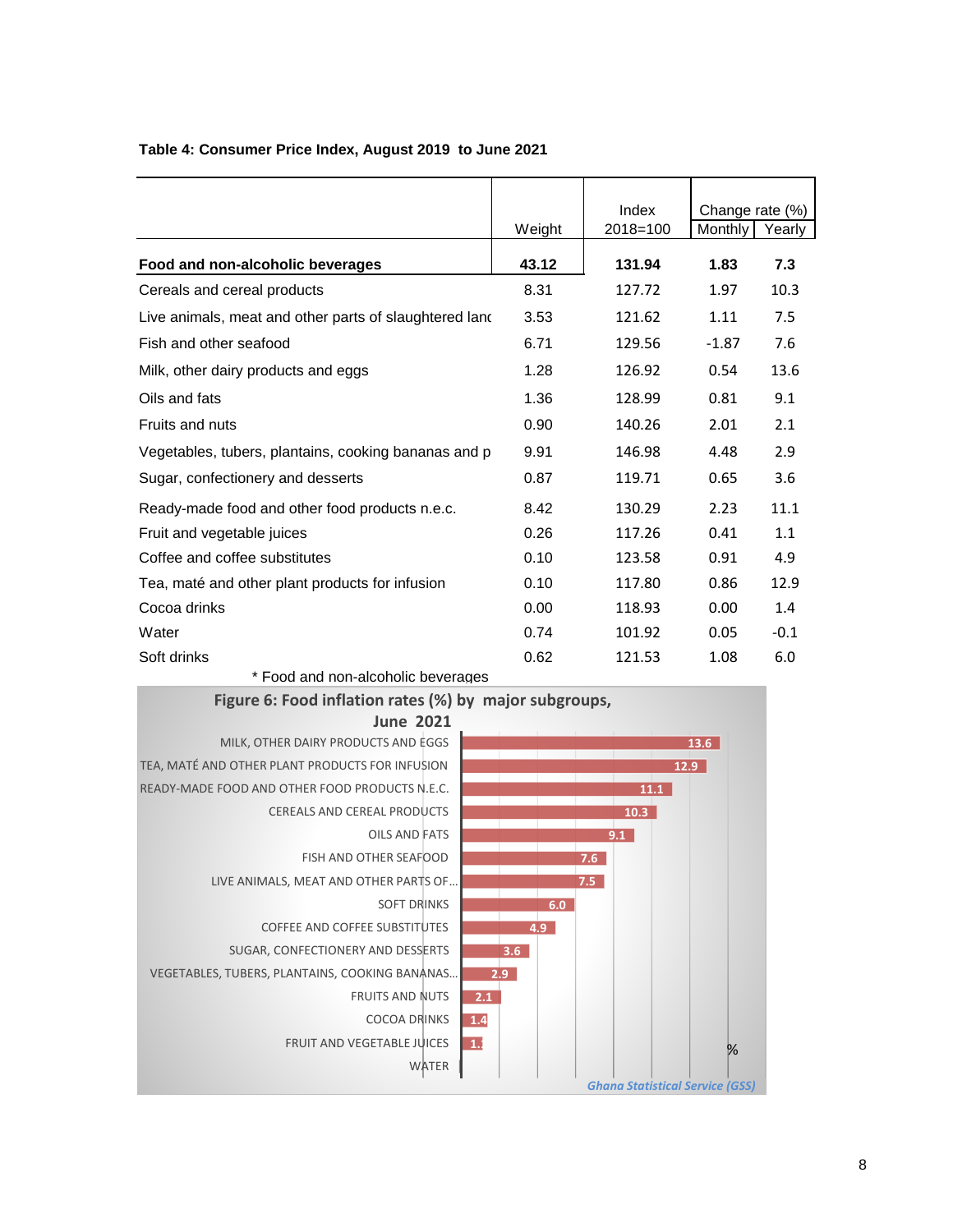| Region             | Index<br>$(2018=100)$ | Month-on-month<br>inflation rate (%) | Year-on-year<br>inflation rate (%) |
|--------------------|-----------------------|--------------------------------------|------------------------------------|
| Western            | 121.04                | 0.12                                 | 1.1                                |
| Central            | 120.89                | 0.12                                 | 4.9                                |
| Greater Accra      | 145.84                | 2.64                                 | 12.5                               |
| Volta              | 118.24                | 0.51                                 | 5.3                                |
| Eastern            | 119.08                | 0.16                                 | 2.5                                |
| Ashanti            | 126.41                | 0.65                                 | 7.8                                |
| <b>Brong Ahafo</b> | 122.69                | 0.73                                 | 7.3                                |
| <b>Northern</b>    | 124.79                | 2.27                                 | 11.0                               |
| <b>Upper East</b>  | 116.95                | 0.60                                 | 5.0                                |
| Upper West         | 126.45                | 4.35                                 | 10.6                               |
| <b>NATIONAL</b>    | 129.19                | 1.30                                 | 7.8                                |

#### **Table 5 : Consumer Price Index, August 2019 to June 2021**

Figure 7: Regional inflation rates (Year-on-year) - June 2021